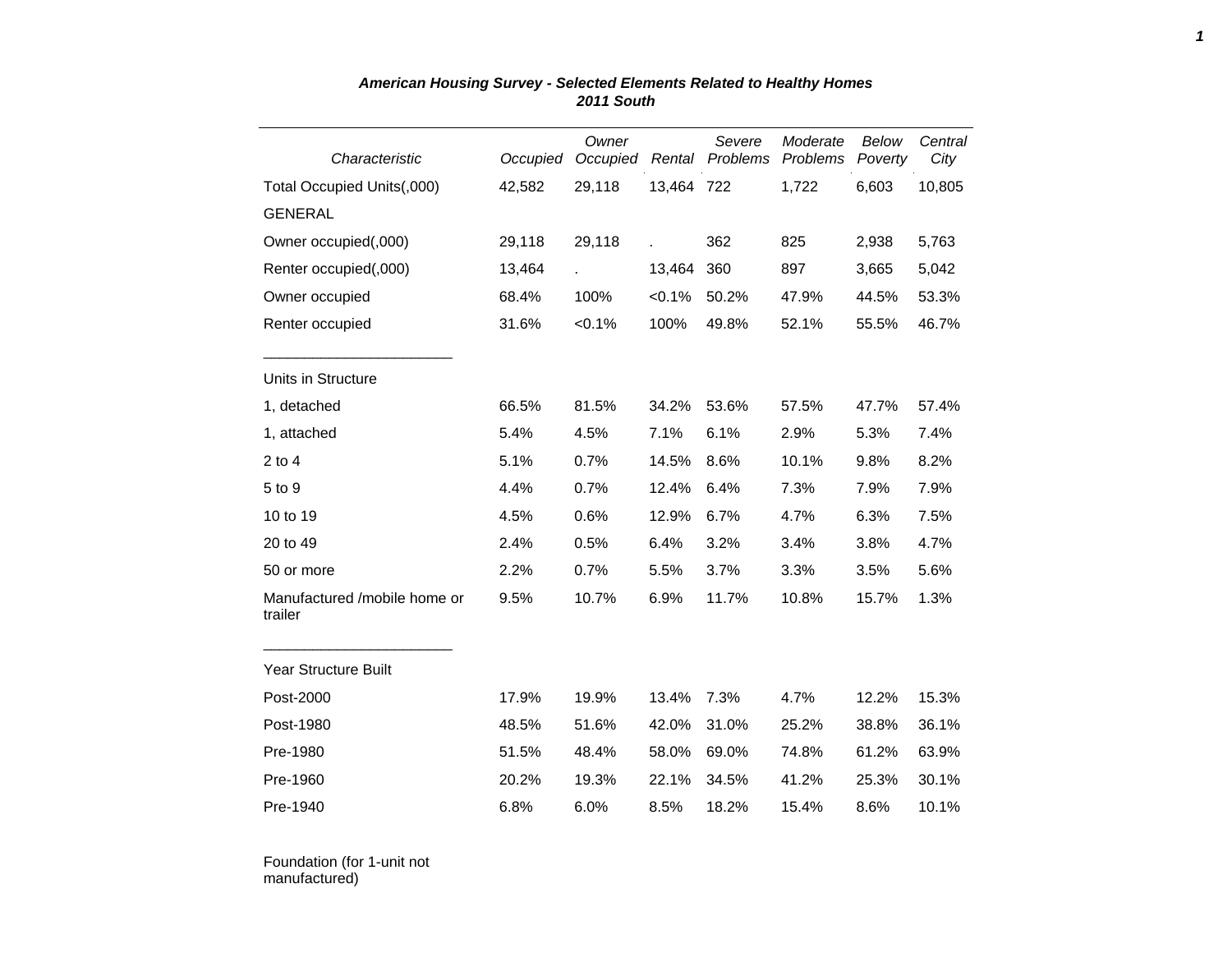|                                                        |          | Owner    |        | Severe   | Moderate | Below   | Central |
|--------------------------------------------------------|----------|----------|--------|----------|----------|---------|---------|
| Characteristic                                         | Occupied | Occupied | Rental | Problems | Problems | Poverty | City    |
| 1-Unit not manufactured(,000)                          | 30,616   | 25,052   | 5,564  | 431      | 1,039    | 3,496   | 7,001   |
| With a basement under all of<br>house                  | 13.3%    | 14.3%    | 9.2%   | 13.4%    | 7.8%     | 9.4%    | 9.2%    |
| With a basement under part of<br>house                 | 5.2%     | 5.6%     | 3.5%   | 1.6%     | 2.1%     | 4.3%    | 3.9%    |
| With a crawl space                                     | 30.1%    | 29.5%    | 32.7%  | 30.3%    | 55.1%    | 35.6%   | 27.0%   |
| On a concrete slab                                     | 49.0%    | 48.5%    | 51.3%  | 42.1%    | 27.4%    | 45.8%   | 57.0%   |
| In some other way                                      | 2.4%     | 2.2%     | 3.4%   | 12.6%    | 7.5%     | 5.0%    | 2.9%    |
|                                                        |          |          |        |          |          |         |         |
|                                                        |          |          |        |          |          |         |         |
| <b>EXTERIOR</b>                                        |          |          |        |          |          |         |         |
| <b>External Building Conditions (non</b><br>multiunit) |          |          |        |          |          |         |         |
| Sagging roof                                           | 2.0%     | 1.8%     | 2.9%   | 12.8%    | 9.6%     | 3.6%    | 2.4%    |
| Missing roofing material                               | 3.5%     | 3.4%     | 3.8%   | 12.8%    | 10.7%    | 5.9%    | 4.0%    |
| Hole in roof                                           | 1.6%     | 1.4%     | 2.5%   | 11.1%    | 10.2%    | 3.4%    | 1.7%    |
| Missing bricks, siding, other<br>outside wall material | 2.5%     | 2.1%     | 4.2%   | 13.0%    | 10.9%    | 4.5%    | 3.2%    |
| Sloping outside walls                                  | 1.5%     | 1.1%     | 2.9%   | 9.4%     | 7.1%     | 2.8%    | 1.8%    |
| Boarded up windows                                     | 1.1%     | 1.0%     | 1.7%   | 5.9%     | 4.5%     | 2.5%    | 1.5%    |

| Sloping outside walls                             | 1.5%    | 1.1%    | 2.9%    | $9.4\%$ | 7.1%  | 2.8%  | 1.8%  |
|---------------------------------------------------|---------|---------|---------|---------|-------|-------|-------|
| Boarded up windows                                | 1.1%    | 1.0%    | 1.7%    | 5.9%    | 4.5%  | 2.5%  | 1.5%  |
| Broken windows                                    | 4.3%    | 3.7%    | $7.0\%$ | 17.2%   | 15.7% | 8.2%  | 4.6%  |
| Bars on windows                                   | $3.0\%$ | $3.0\%$ | 3.4%    | 5.2%    | 8.1%  | 4.5%  | 9.9%  |
| Foundation crumbling or has open<br>crack or hole | 5.0%    | 4.8%    | 6.3%    | 17.2%   | 14.6% | 7.7%  | 5.7%  |
| None of the above                                 | 82.3%   | 83.3%   | 78.0%   | 59.9%   | 57.0% | 73.7% | 75.6% |
| None of the above (excluding bars) 84.6%          |         | 85.6%   | 80.3%   | 62.9%   | 60.7% | 76.7% | 82.9% |
| Water Leakage During Last 12<br>Months            |         |         |         |         |       |       |       |
| With leakage from outside<br>structure            | 8.6%    | 8.4%    | 8.9%    | 15.5%   | 22.4% | 9.7%  | 9.7%  |
| Roof                                              | 5.4%    | 5.5%    | 5.1%    | 10.1%   | 14.7% | 6.3%  | 5.9%  |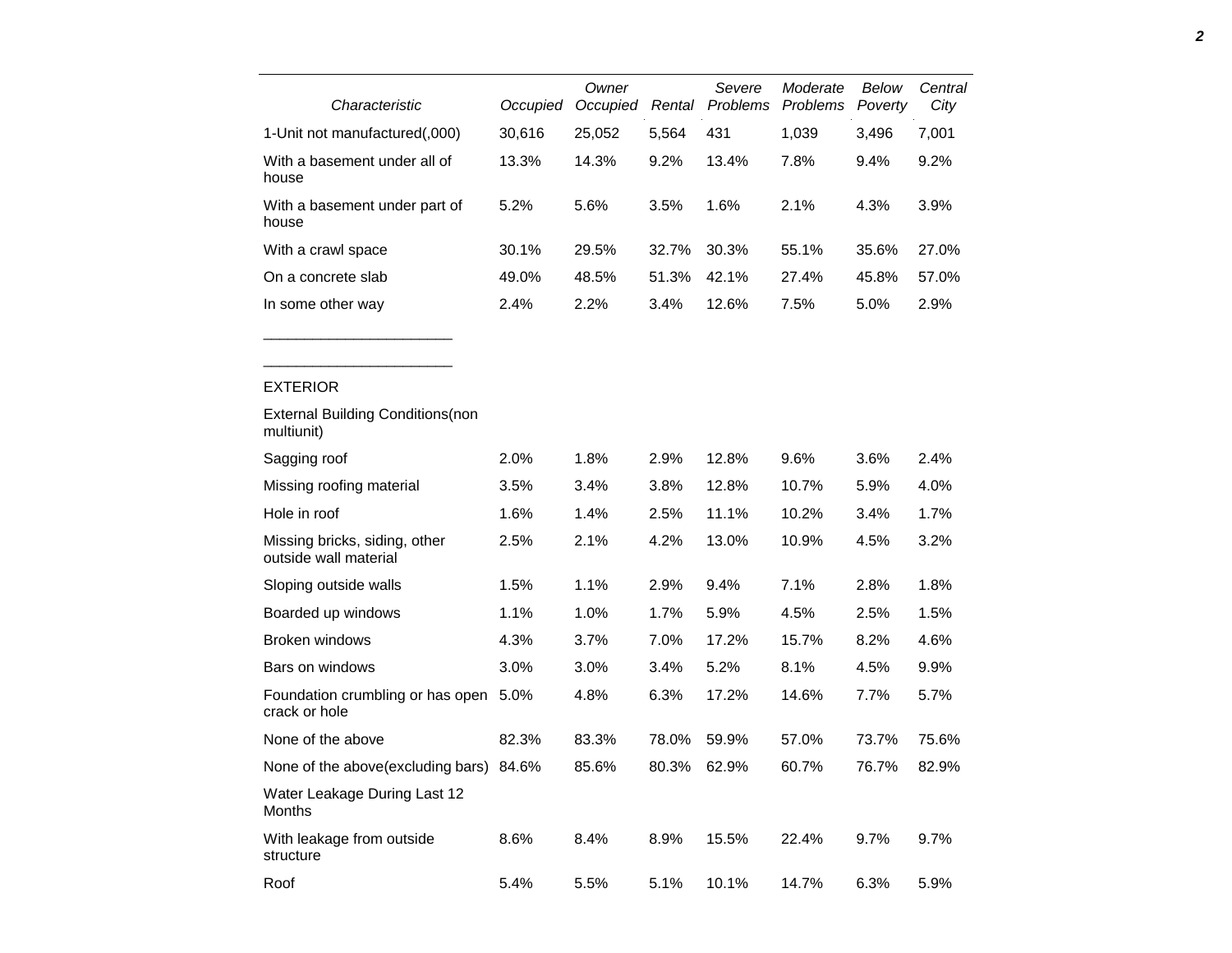| Characteristic                                          | Occupied | Owner<br>Occupied | Rental | Severe<br>Problems | Moderate<br>Problems | Below<br>Poverty | Central<br>City |
|---------------------------------------------------------|----------|-------------------|--------|--------------------|----------------------|------------------|-----------------|
| Basement leak                                           | 0.9%     | 1.1%              | 0.4%   | 0.4%               | 1.3%                 | 0.4%             | 0.9%            |
| Walls, closed windows, or doors<br>leak                 | 1.6%     | 1.2%              | 2.5%   | 4.6%               | 5.8%                 | 2.1%             | 2.0%            |
| Other or Unknown exterior Leak                          | 1.1%     | 1.0%              | 1.2%   | 2.7%               | 2.8%                 | 1.3%             | 1.4%            |
| <b>INTERIOR</b>                                         |          |                   |        |                    |                      |                  |                 |
| Damage                                                  |          |                   |        |                    |                      |                  |                 |
| Holes in floors                                         | 1.2%     | 0.9%              | 1.8%   | 11.0%              | 9.0%                 | 2.4%             | 1.4%            |
| Open cracks or holes                                    | 5.4%     | 4.4%              | 7.4%   | 21.2%              | 25.3%                | $8.0\%$          | 6.6%            |
| Broken plaster or peeling paint                         | 1.8%     | 1.3%              | 2.8%   | 8.8%               | 14.5%                | 3.0%             | 2.7%            |
| Water Leakage During Last 12<br>Months                  |          |                   |        |                    |                      |                  |                 |
| With leakage from inside structure                      | 8.5%     | 7.0%              | 11.8%  | 15.6%              | 20.8%                | 11.2%            | 9.8%            |
| Fixtures backed up or overflowed                        | 1.8%     | 1.5%              | 2.4%   | 5.4%               | 4.7%                 | 1.9%             | 1.9%            |
| Pipes leaked                                            | 3.6%     | 3.0%              | 4.8%   | 6.6%               | 9.8%                 | $5.0\%$          | 4.1%            |
| Broken water heater                                     | 0.9%     | 0.9%              | 1.0%   | 2.9%               | 1.7%                 | 1.4%             | 0.8%            |
| Other or Unknown                                        | 2.4%     | 1.7%              | 3.8%   | 2.4%               | 5.4%                 | 3.0%             | 3.3%            |
|                                                         |          |                   |        |                    |                      |                  |                 |
| Rodents                                                 |          |                   |        |                    |                      |                  |                 |
| Signs of rats in last 3 mon.                            | 1.3%     | 1.2%              | 1.5%   | 4.5%               | 4.5%                 | 2.1%             | 1.7%            |
| Signs of mice in last 3 mon.                            | 9.2%     | 9.6%              | 8.2%   | 12.8%              | 18.2%                | 10.3%            | 6.8%            |
| Signs of rodents, not sure which<br>kind in last 3 mon. | 0.9%     | 0.7%              | 1.3%   | 2.8%               | 1.9%                 | 1.3%             | 1.2%            |

*3*

\_\_\_\_\_\_\_\_\_\_\_\_\_\_\_\_\_\_\_\_\_\_\_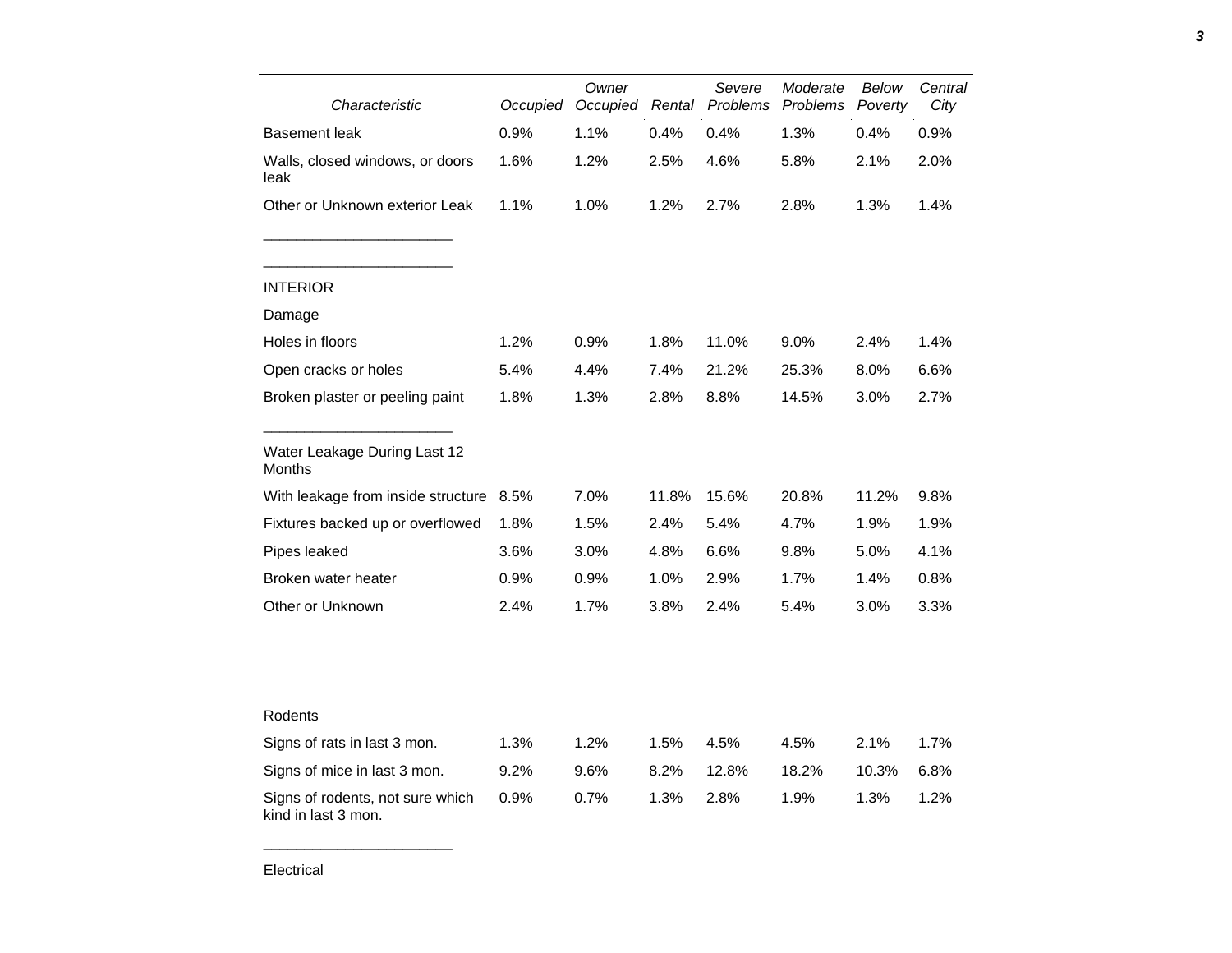| Characteristic                                            | Occupied | Owner<br>Occupied | Rental | Severe<br>Problems | Moderate<br>Problems | Below<br>Poverty | Central<br>City |
|-----------------------------------------------------------|----------|-------------------|--------|--------------------|----------------------|------------------|-----------------|
| No electrical wiring                                      | 0.2%     | 0.1%              | 0.3%   | 4.4%               | 0.2%                 | 0.3%             | 0.1%            |
| <b>Exposed wiring</b>                                     | 1.6%     | 1.3%              | 2.3%   | 7.6%               | 3.4%                 | 2.5%             | 1.5%            |
| Rooms without electric outlets                            | 0.9%     | 0.7%              | 1.4%   | 8.5%               | 1.6%                 | 1.5%             | 0.9%            |
| Fuses/breakers blown in last 3<br>mon.                    | 8.5%     | 8.3%              | 8.9%   | 14.7%              | 13.1%                | 8.6%             | 8.9%            |
| Sanitation                                                |          |                   |        |                    |                      |                  |                 |
| Lacking complete kitchen facilities                       | 1.2%     | 0.6%              | 2.4%   | 7.7%               | 25.4%                | 1.6%             | 1.8%            |
| Lacking some or all plumbing<br>facilities                | 1.2%     | 0.9%              | 1.9%   | 73.3%              | < 0.1%               | 2.1%             | 1.6%            |
| Water not safe to drink                                   | 7.8%     | 6.2%              | 11.4%  | 16.5%              | 14.2%                | 11.0%            | 9.2%            |
| Water stoppage in last 3 mon.                             | 4.0%     | 3.5%              | 5.1%   | 6.9%               | 9.1%                 | 4.6%             | 4.2%            |
| No flush toilets working some time<br>in last 3 mon.      | 1.8%     | 1.0%              | 3.5%   | 5.4%               | 9.4%                 | 3.0%             | 2.5%            |
| With sewage disposal breakdowns 1.4%<br>in last 3 mon.    |          | 1.2%              | 1.8%   | 2.5%               | 5.6%                 | 2.0%             | 1.7%            |
| Septic tank, cesspool, chemical<br>toilet                 | 24.1%    | 30.4%             | 10.4%  | 21.7%              | 24.8%                | 20.7%            | 2.0%            |
| With septic tank or cesspool<br>breakdowns in last 3 mon. | 0.3%     | 0.4%              | 0.2%   | 0.3%               | 1.0%                 | 0.3%             | $< 0.1\%$       |
| <b>HEATING/FUEL</b>                                       |          |                   |        |                    |                      |                  |                 |
| <b>Main Heating Equipment</b>                             |          |                   |        |                    |                      |                  |                 |
| Warm-air furnace                                          | 61.6%    | 61.8%             | 61.3%  | 46.9%              | 28.9%                | 57.2%            | 67.7%           |
| Steam or hot water system                                 | 1.4%     | 1.2%              | 1.8%   | 2.8%               | 1.2%                 | 1.4%             | 2.5%            |
| Electric heat pump                                        | 25.4%    | 27.0%             | 21.8%  | 17.3%              | 8.7%                 | 19.5%            | 19.2%           |
| Built-in electric units                                   | 1.8%     | 1.5%              | 2.4%   | 1.9%               | 1.6%                 | 2.6%             | 1.5%            |
| Floor, wall, or other built-in hot air<br>without ducts   | 2.6%     | 2.1%              | 3.7%   | 5.7%               | 2.4%                 | 4.4%             | 3.2%            |
| Room heaters with flue                                    | 1.0%     | 1.0%              | 1.2%   | 1.0%               | 1.0%                 | 1.8%             | 0.5%            |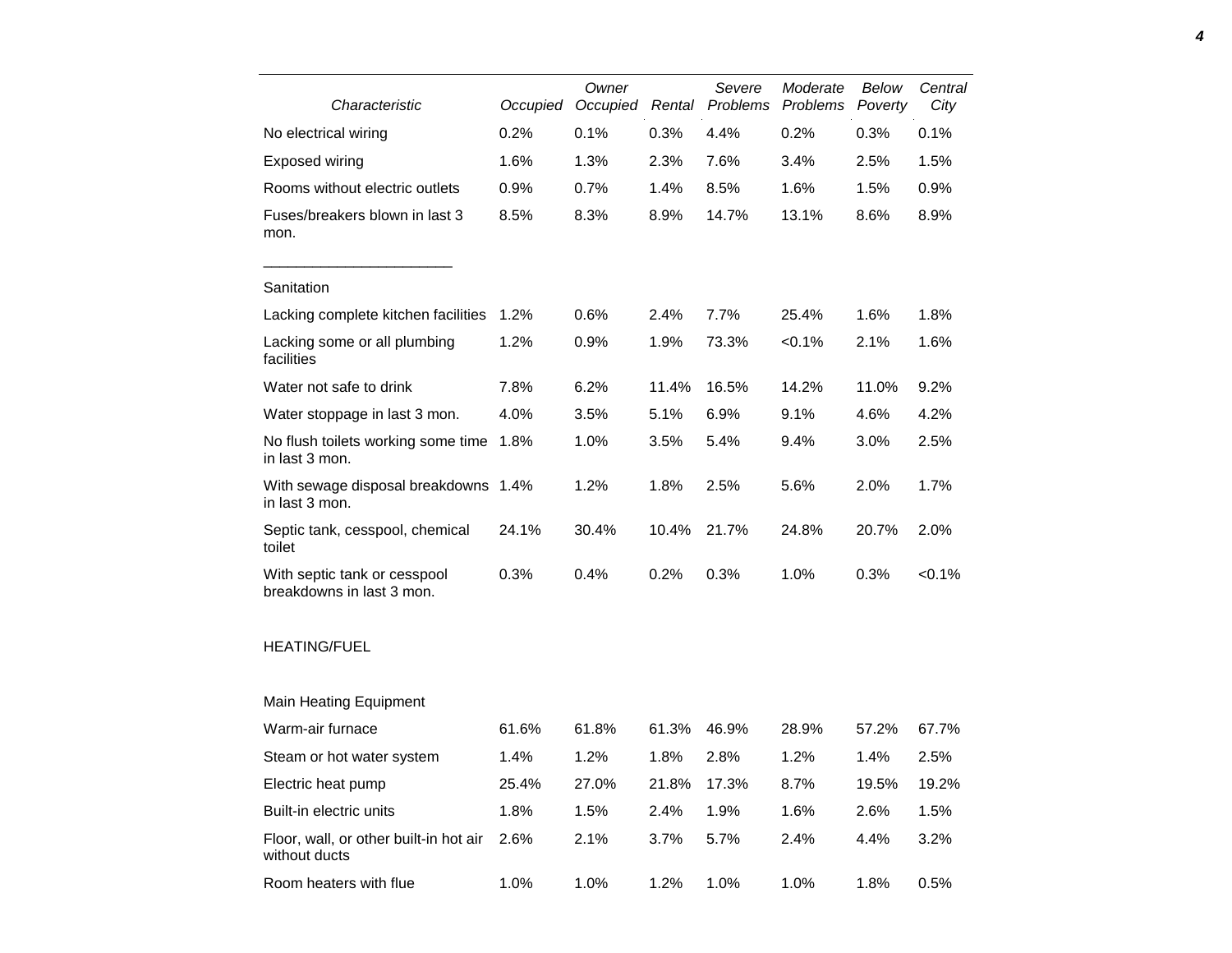| Characteristic                                              | Occupied | Owner<br>Occupied | Rental    | Severe<br>Problems | Moderate<br>Problems | Below<br>Poverty | Central<br>City |
|-------------------------------------------------------------|----------|-------------------|-----------|--------------------|----------------------|------------------|-----------------|
| Room heaters without flue                                   | 2.2%     | 1.9%              | 2.8%      | 6.0%               | 51.4%                | 4.7%             | 1.9%            |
| Portable electric heaters                                   | 2.3%     | 1.8%              | 3.3%      | 8.4%               | 2.4%                 | 5.1%             | 2.5%            |
| <b>Stoves</b>                                               | 0.8%     | 1.0%              | 0.5%      | 4.2%               | 1.2%                 | 1.4%             | 0.1%            |
| Fireplace with inserts                                      | 0.1%     | 0.2%              | < 0.1%    | 0.1%               | < 0.1%               | 0.2%             | 0.1%            |
| Fireplace without inserts                                   | 0.1%     | 0.1%              | 0.1%      | 0.1%               | < 0.1%               | 0.1%             | $< 0.1\%$       |
| Other                                                       | 0.5%     | 0.4%              | 0.7%      | 0.4%               | 0.2%                 | 1.0%             | 0.5%            |
| No heating equipment                                        | 0.1%     | < 0.1%            | 2.0%      | 1.8%               | 2.5%                 | 0.4%             | 2.4%            |
| Cooking stove                                               | 0.1%     | 0.1%              | 0.2%      | 0.2%               | 0.5%                 | 0.3%             | 0.2%            |
| <b>Water Heating Fuel</b>                                   |          |                   |           |                    |                      |                  |                 |
| Electricity                                                 | 65.0%    | 61.9%             | 71.7%     | 68.5%              | 54.6%                | 68.9%            | 55.8%           |
| Gas, LP/bottled gas                                         | 34.5%    | 37.5%             | 28.0%     | 31.1%              | 44.8%                | 30.5%            | 43.9%           |
| Fuel oil                                                    | 0.3%     | 0.4%              | 0.2%      | < 0.1%             | < 0.1%               | 0.4%             | 0.2%            |
| Kerosene or other liquid fuel                               | < 0.1%   | < 0.1%            | $< 0.1\%$ | < 0.1%             | 0.3%                 | $< 0.1\%$        | $< 0.1\%$       |
| Other                                                       | 0.1%     | 0.2%              | 0.1%      | 0.4%               | 0.3%                 | 0.2%             | $< 0.1\%$       |
| Clothes Dryer(,000)                                         | 36,406   | 27,792            | 8,614     | 443                | 1,196                | 4,522            | 8,029           |
| Have Clothes Dryer                                          | 85.5%    | 95.4%             | 64.0%     | 61.4%              | 69.5%                | 68.5%            | 74.3%           |
| Electricity                                                 | 92.7%    | 91.6%             | 96.2%     | 94.0%              | 91.8%                | 94.3%            | 89.6%           |
| Gas, LP gas (liquid propane)                                | 7.2%     | 8.3%              | 3.7%      | 5.9%               | 8.2%                 | 5.5%             | 10.4%           |
| Other                                                       | 0.1%     | < 0.1%            | 0.1%      | 0.4%               | < 0.1%               | 0.1%             | $< 0.1\%$       |
| <b>Heating Problems</b>                                     |          |                   |           |                    |                      |                  |                 |
| Uncomfortably cold for 24 hours or 8.3%<br>more last winter |          | 7.3%              | 10.9%     | 41.3%              | 17.7%                | 11.2%            | 9.1%            |
| Heating equipment breakdowns                                | 2.0%     | 1.7%              | 2.6%      | 27.5%              | 2.9%                 | 2.8%             | 2.7%            |
| Other causes                                                | 5.5%     | 5.4%              | 5.8%      | 12.8%              | 13.1%                | 6.8%             | 5.4%            |
| Utility interruption                                        | 1.9%     | 2.2%              | 1.2%      | 1.7%               | 1.4%                 | 1.6%             | 1.2%            |
| Inadequate heating capacity                                 | 1.2%     | 0.9%              | 1.7%      | 3.6%               | 5.5%                 | 2.0%             | 1.5%            |
| Inadequate insulation                                       | 0.9%     | 0.6%              | 1.5%      | 2.7%               | 4.3%                 | 1.6%             | 1.2%            |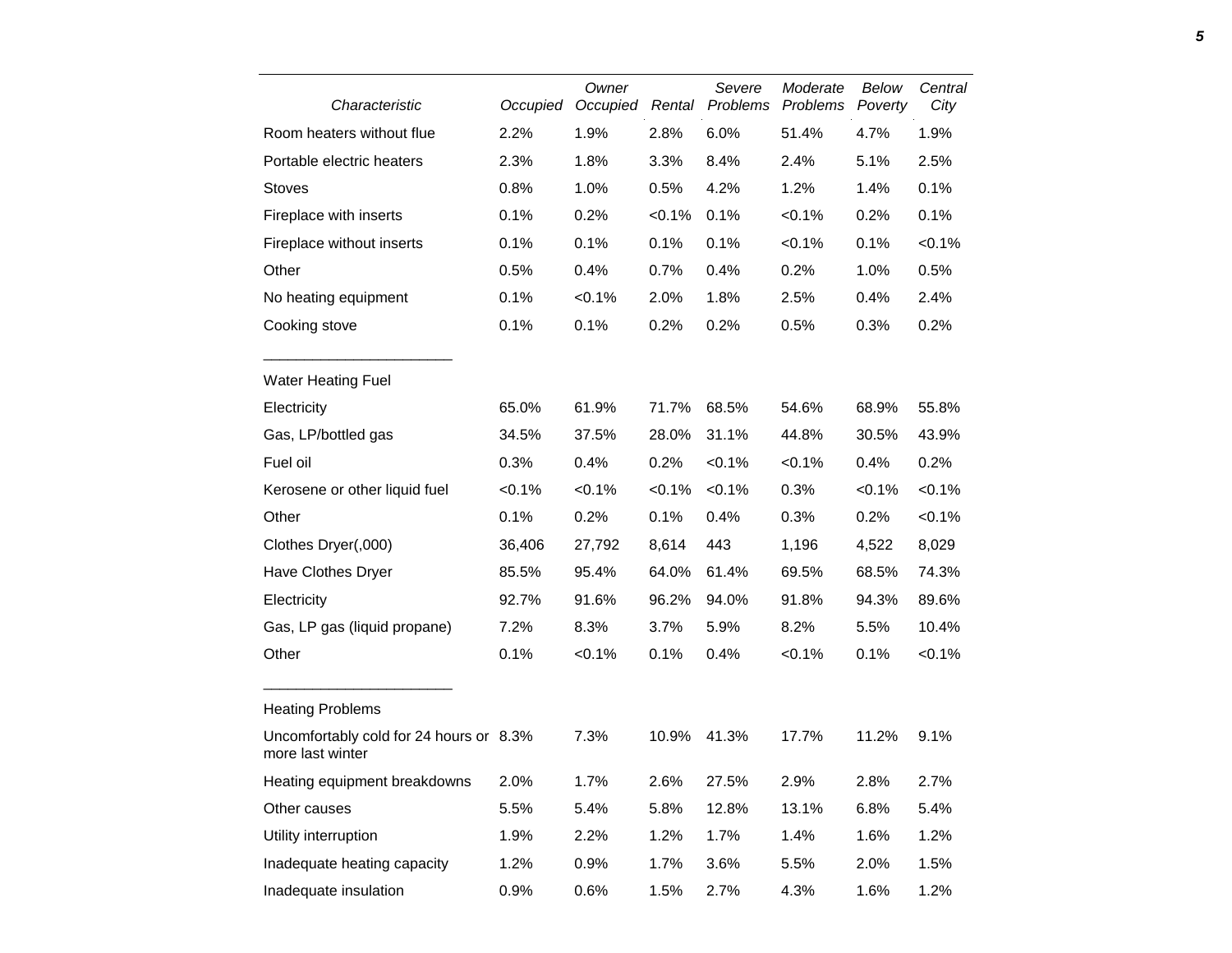| Characteristic                                | Occupied | Owner<br>Occupied | Rental | Severe<br>Problems | Moderate<br>Problems | Below<br>Poverty | Central<br>City |
|-----------------------------------------------|----------|-------------------|--------|--------------------|----------------------|------------------|-----------------|
| Cost of heating                               | 0.8%     | 0.9%              | 0.8%   | 3.1%               | 2.9%                 | 1.3%             | 0.7%            |
| Other                                         | 1.2%     | 1.1%              | 1.3%   | 5.0%               | 2.3%                 | 1.5%             | 1.3%            |
| <b>SELECTED PHYSICAL</b><br><b>PROBLEMS</b>   |          |                   |        |                    |                      |                  |                 |
| Severe Physical Problems(,000)                | 722      | 362               | 360    | 722                |                      | 203              | 252             |
| Severe physical problems                      | 1.7%     | 1.2%              | 2.7%   | 100%               |                      | 3.1%             | 2.3%            |
| Plumbing                                      | 1.2%     | 0.9%              | 1.9%   | 73.3%              | ä,                   | 2.1%             | 1.6%            |
| Heating                                       | 0.4%     | 0.3%              | 0.6%   | 24.6%              |                      | 0.8%             | 0.7%            |
| Electric                                      | < 0.1%   | 0.1%              | < 0.1% | 2.6%               |                      | $< 0.1\%$        | < 0.1%          |
| Hallways                                      | < 0.1%   | < 0.1%            | < 0.1% | < 0.1%             |                      | <0.1%            | < 0.1%          |
| Upkeep                                        | 0.1%     | < 0.1%            | 0.1%   | 3.2%               |                      | 0.2%             | 0.1%            |
| Moderate Physical Problems(,000)              | 1,722    | 825               | 897    | J.                 | 1,722                | 520              | 533             |
| Moderate physical problems                    | 4.0%     | 2.8%              | 6.7%   | ÷.                 | 100%                 | 7.9%             | 4.9%            |
| Plumbing                                      | 0.2%     | 0.1%              | 0.4%   | ä,                 | 4.2%                 | 0.4%             | 0.2%            |
| Heating                                       | 2.1%     | 1.8%              | 2.6%   | ÷.                 | 51.4%                | 4.6%             | 1.9%            |
| Upkeep                                        | 1.0%     | 0.4%              | 2.3%   | t,                 | 25.4%                | 1.4%             | 1.7%            |
| Hallways                                      | < 0.1%   | < 0.1%            | < 0.1% | J.                 | < 0.1%               | <0.1%            | < 0.1%          |
| Kitchen                                       | 0.9%     | 0.5%              | 1.6%   |                    | 21.1%                | 1.7%             | 1.3%            |
| <b>OVERALL OPINION OF</b><br><b>STRUCTURE</b> |          |                   |        |                    |                      |                  |                 |
| 1(worst)                                      | 0.7%     | 0.5%              | 1.2%   | 2.5%               | 3.5%                 | 2.1%             | 0.6%            |
| 2                                             | 0.3%     | 0.2%              | 0.7%   | 2.4%               | 1.3%                 | 1.0%             | 0.4%            |
| 3                                             | 0.7%     | 0.5%              | 1.3%   | 3.6%               | 2.9%                 | 1.5%             | 1.1%            |
| 4                                             | 1.0%     | 0.6%              | 1.9%   | 2.2%               | 2.8%                 | 1.6%             | 1.2%            |
| 5                                             | 4.9%     | 3.3%              | 8.3%   | 10.3%              | 11.1%                | 8.8%             | 5.6%            |
| 6                                             | 4.9%     | 3.6%              | 7.7%   | 5.2%               | 11.5%                | 5.7%             | 5.8%            |